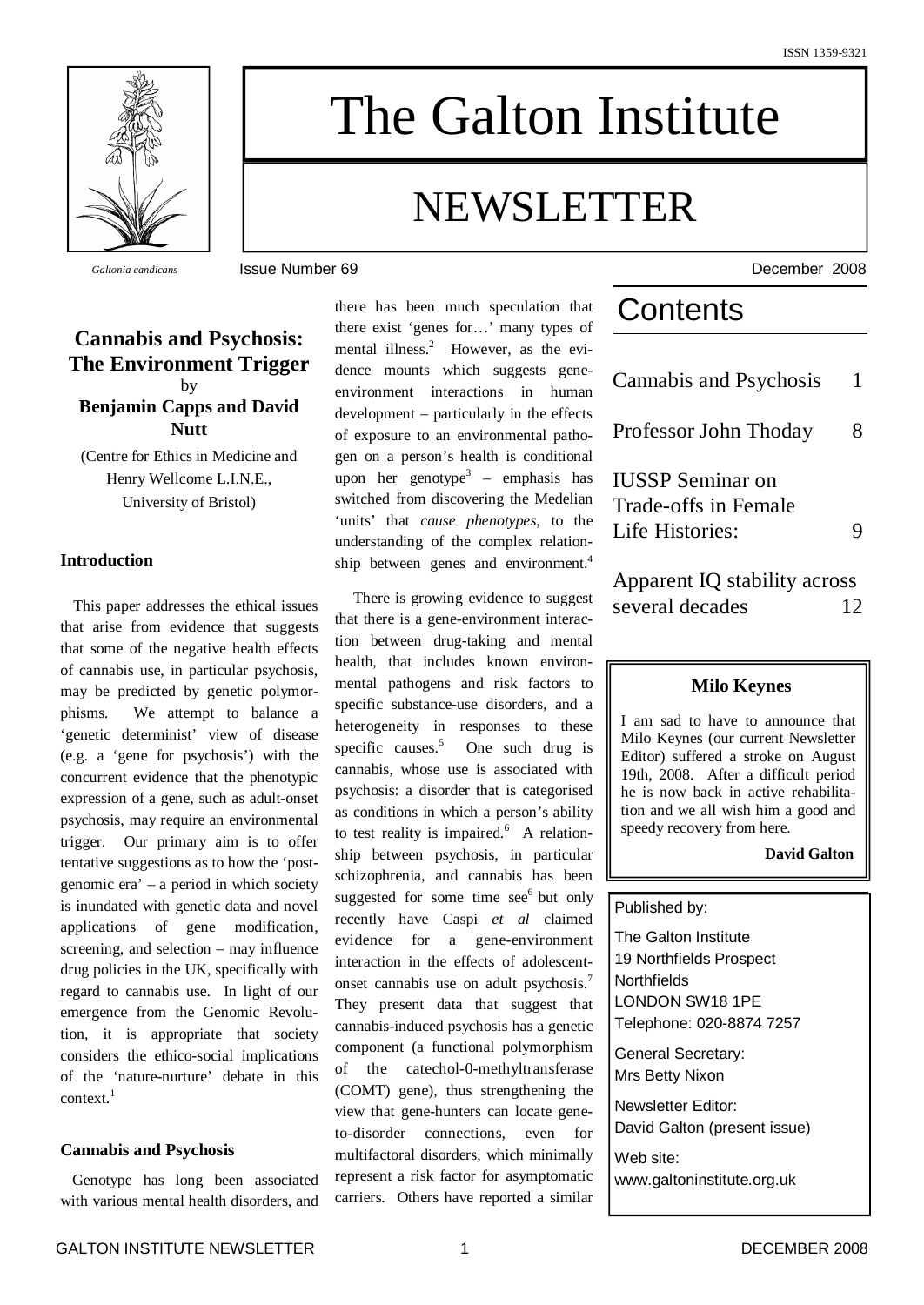link between COMT genotype and psychotic symptoms, but as of yet the exact nature of the gene-environment and gene-gene relationship between psychosis and cannabis use remains unresolved, despite a growing number of other human and animal studies. 8

Importantly, Caspi *et al* argue that such a connection may only be apparent among individuals in a sample that has been exposed to specific non-genetic risks: specifically adolescent-onset cannabis use. They do not rule out other possible environmental risks and pathogens; and they conclude: 'Our findings suggest that a rôle of some susceptibility genes may be to influence response to these pathogenic environments'.<sup>9</sup> This supports a (not uncontroversial)<sup>10</sup> view that 'Cannabis use... is a component cause, [but also] part of a complex constellation of factors leading to psychosis'. <sup>11</sup> Thus, it is proposed that the risk of developing psychosis is higher in those who are 'genetically vulnerable' to the disease and are exposed at some time to cannabis, but the aetiology and medical link is still difficult to specify. This may include (or an absence of) a family history of, or genetic predisposition to psychosis, and a personal history of unusual 'triggering' (environmental) experiences.

# **The Regulation of Neuropharmaceuticals and Cannabis**

Cannabis is a psychoactive substance (PS), and is in the class of neuropharmaceuticals (pharmacological agents whose primary mode of action is through altering the metabolism of neurotransmitters) many of which are widely used in medicine and for recreational purposes. It is primarily classified as a hallucinogen; its active ingredient is delta-9-tetrahydrocannabinol; and it is normally smoked or ingested. Cannabis is a widely used drug<sup>12</sup> that is currently categorised in the UK as illicit though in a lower class [C] than other drugs such as heroin and cocaine [class A].<sup>13</sup>

Neuropharmaceuticals are often referred to as 'drugs', and tend to be either strictly controlled as *medicines*, or when then fall outside this 'legitimate' use, classified as illicit, and therefore out of bounds for *recreational use*. When PSs are used outside the medical setting, they are seen as being 'misused' on the grounds that they can be categorically regarded as 'harmful' to the user or others around him, and intrinsically related to poverty, mental health and illness, and criminality. There is overwhelming evidence that widespread use of many drugs has massive economic and social costs; however, the link to drug misuse is not always straightforward, and furthermore, it is often not helpful to describe different 'drugs' under a unified heading, since they often have very different pharmacological effects, social acceptability, long and short term psychological effects, medical uses, and legal status. 14

The health-recreation distinction has significant socio-political results. For example, while medicines used as part of therapy are considered as an acceptable medical intervention if properly prescribed (on the not unproblematic grounds of evidence-based medicine), 15 recreational drug use is often disproportionately associated with social problems and crime,  $^{16}$  global instability,  $^{17}$  and the 'global burden of disease'.<sup>18</sup> The comorbid effects of many drugs<sup>19</sup> therefore become a justification for paternalistic government intervention.<sup>20</sup> However, this distinction is not as clearcut as some legal and social norms would indicate. Most drugs, whether used in medicine or for recreational purposes, have side effects. When used in therapy, these unwanted (and unavoidable) effects are tolerated as a cost of curing, treating or elevating the primary condition. This is despite the large numbers of deaths caused by adverse drug reactions, and the lack of effectiveness for many patients of particular prescribed drugs.<sup>21</sup> This costanalysis of health benefits is not evident in the recreational use of drugs, since the

autonomous decision to experience a certain mental state, despite the potential physical, psychological, legal and social costs, is a 'voluntary' action (as opposed to the burden of disease that compels drug use on patients). However, many drugs used in medicine have a hedonistic value for recreational users (and evidence suggests that cannabis may also have a medicinal value for some patients), and the therapeutic advantage is replaced by the attainment of 'out of it' experiences. Thus, the legal distinction is one of medical indication (regulated by the Medicines and Healthcare Products Regulatory Agency) *and* the socio-historical context of specific drugs. Thus, understanding the circumstances of drug (mis)use is part of a wider study of the social construction *and* biochemical investigation of the effects of particular drugs. 22

There is evidence that cannabis has medicinal benefits to offer, such as controlling some forms of pain, alleviating nausea and vomiting due to chemotherapy, treating wasting due to AIDS, and combating muscle spasms associated with multiple sclerosis. However, current research has not proved persuasive to allow licensed use of cannabis, for example as an analgesic. <sup>23</sup> A negative political view of cannabis as a recreational drug remains a dominant political force, because of the suggestions that its use increases the use of other illicit drugs or that it is a 'gateway' drug, encouraging uptake of other drug use,  $24$  though the evidence for this is weak.<sup>13</sup> The opposition to recognise cannabis as a medical treatment seems to be concerns as to potential side effects, such as hallucinations, delusions and clinically significant schizophrenia, 25 and that there are medical alternatives, for example, for pain management.<sup>26</sup>

# **Cannabis Use in the Post-Genomic Era**

We now live in what some call the 'Post-genome era'. Data from the human genome project, and potentially large amounts of raw epidemiological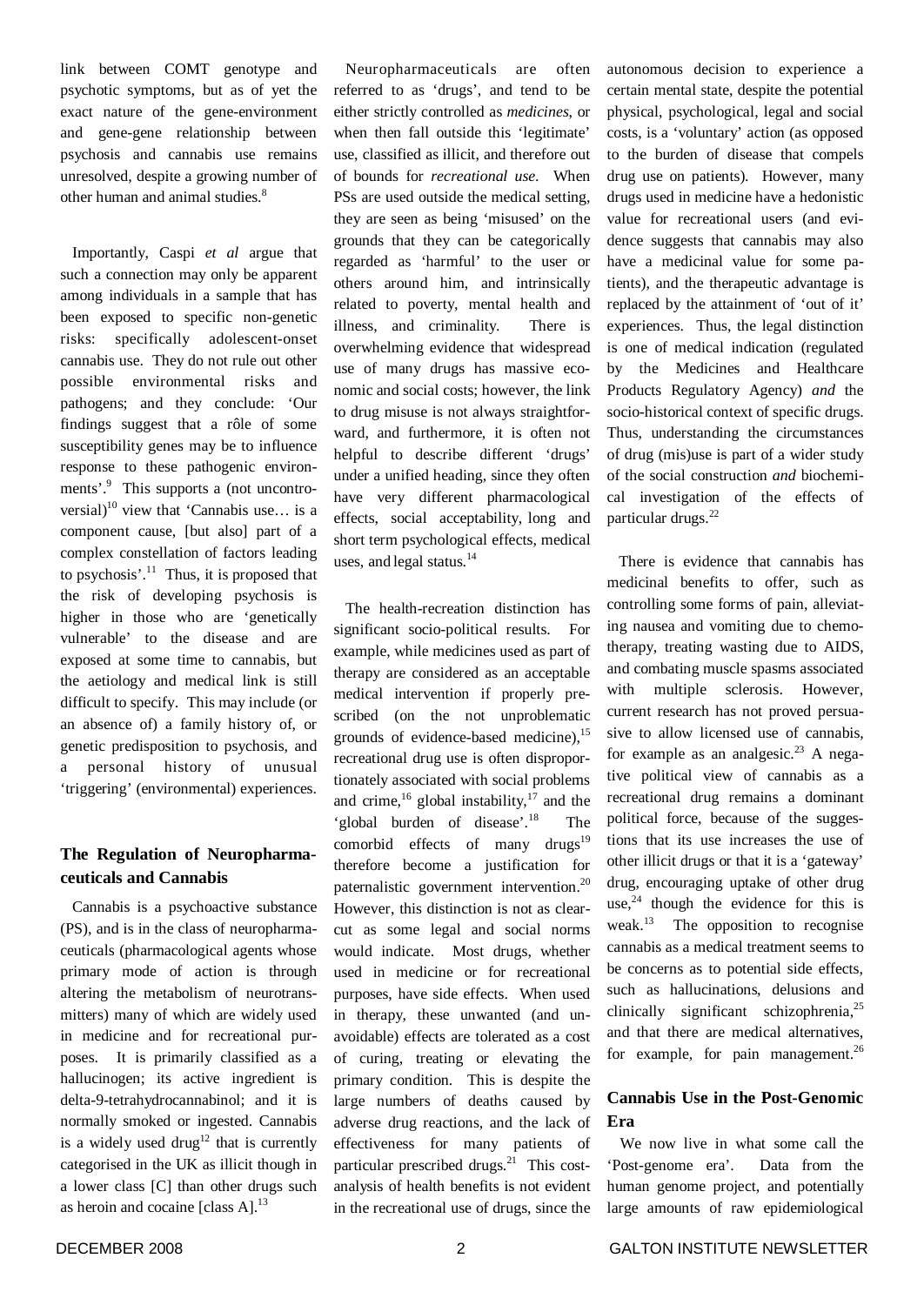data stemming from projects such as UK Biobank, provide society with a unprecedented understanding of human inheritance, difference and diseases; and this potentially gives rise to novel genetic 'tests' and escalating lists of diagnosable diseases and risk predispositions. In regard to medicinal drug use, pharmacogenetics (the study of specific genes in the context of the hereditary basis of person-to-person variations in drug response) and pharmacogenomics (the response of the entire genome to drugs; although such terms are often used interchangeably) $^{27}$  raise the prospect of tailoring prescriptions to our individual genetic differences. In this way, therapies may be offered which can maximise beneficial effects while minimising side effects and adverse reactions. But this also means that drug users may be able to experience the hedonistic effects of recreational drugs, impervious to many of the risks; so for example, those without a genetic 'predisposition' to addiction may be able switch on and switch off drug use without succumbing to any dependency.

How does the evidence that some people are genetically vulnerable to some of the major deleterious effects of cannabis affect these perspectives? Specifically, how will the possibility that it may be possible to screen individuals before they use cannabis – for medicinal or recreational purposes – and provide them with information of the *risks* for specific health aspects as a direct result of use and for future health problems affect the use and regulation of cannabis? Will we see increased calls for cannabis to be prescribed in therapy? And will the pro-recreational use of cannabis be more forcefully argued?

In light of this growing evidence of genetic susceptibility, understanding the genetic and biochemical aspects of drug use in the post genomic era will have to include an assessment of the social and historical context of use. In this way, we may be able to predict and evaluate the potential legal and social changes that may become integral to perspectives of drug (mis)use and the prediction, prevention and treatment of noncommutable diseases. This paper focuses on cannabis-induced psychosis, which, like many other diseases, has a complex multi-factorial aetiology, involving genetic factors ('genes for…), non-genetic risk factors (unproven causal predictors) and environmental pathogens (proven causes).<sup>28</sup>

# **Cannabis and Predictive Genomic Medicine**

'Predictive genomic medicine' refers to a branch of 'genomic medicine' which proposes screening healthy individuals to identify those who carry alleles that increase their susceptibility to certain diseases.<sup>29</sup> The goals are to provide early warnings to individuals that certain behaviours may trigger 'disease' genes, and to offer preventative 'treatments' (e.g. gene therapy) or 'avoidance behaviours' that may reduce the likelihood of developing a certain disease in the future. The relationships between genes, behaviour and risk are complex. So when a gene-to-disorder connection is suggested, a careful appraisal of the scientific evidence and the role of the environment and behavioural triggers should be carefully considered.

In the Caspi *et al* report, the authors emphasised the limitations of the study in determining the precise nature of a possible 'psychosis gene' in the context of exposure to environmental pathogens. Thus, a psychosis gene may only be activated if (a) cannabis (or some other psychosis 'causing' drug) is taken; and (b) it is taken at a particular time (e.g. adolescence) or under certain environmental conditions (e.g. the 'threatening' environment associated with illegal drug-market cultures). Psychosis may therefore never be actuated in a 'carrier', despite the presence of a certain gene, if either (a) or (b) are not concurrently present. In such circumstances, it therefore seems incoherent to refer to the presence of a particular genetic variant

as a 'gene for…'.

So, should carriers of this variant be told of their risk of developing a psychotic condition if they are exposed to cannabis? The first case may be if cannabis is offered as a therapeutic treatment. Here, patients with a specific genotype that predisposes one to psychosis may be considered as 'at risk' to the deleterious effects of cannabis, and therefore alternatives used instead. The evidence presented in the Caspi *et al* report therefore might suggest policies to rule out the prescription of cannabis, for example, to adolescents.

The problem is, however, that Caspi *et al* present evidence of only one possible path to psychosis. Psychosis is undoubtedly a risk for those without a particular (identified) phenotype and for those who never come into contact with cannabis. Environmental causes may only be contributory to an illness, because exposure to them may not always generate a disorder. In the Caspi study the majority of adolescents exposed to cannabis, even in the val/val group did not develop schizophrenia. Furthermore, there may be (unknown) polygenetic interactions between a number of genes or a number of environmental triggers for psychosis. The heterogeneity associated with a certain illness may suggest a genetic component, but this is also associated with individual differences in temperament, personality, cognition and autonomic physiology. These all may (or may not) also be influenced by genetic and environmental factors.

This raises the specific problem of understanding the nature of 'genetic risk' and 'genetic predispositions', and the feasibility of screening for certain genes. A 'risk' is just that: in this specific case, Caspi et al. suspected that the presence of a specific COMT gene and the adolescent-onset of cannabis use establish a risk to developing psychosis in adulthood. But they realised that this risk was likely to be dependent on a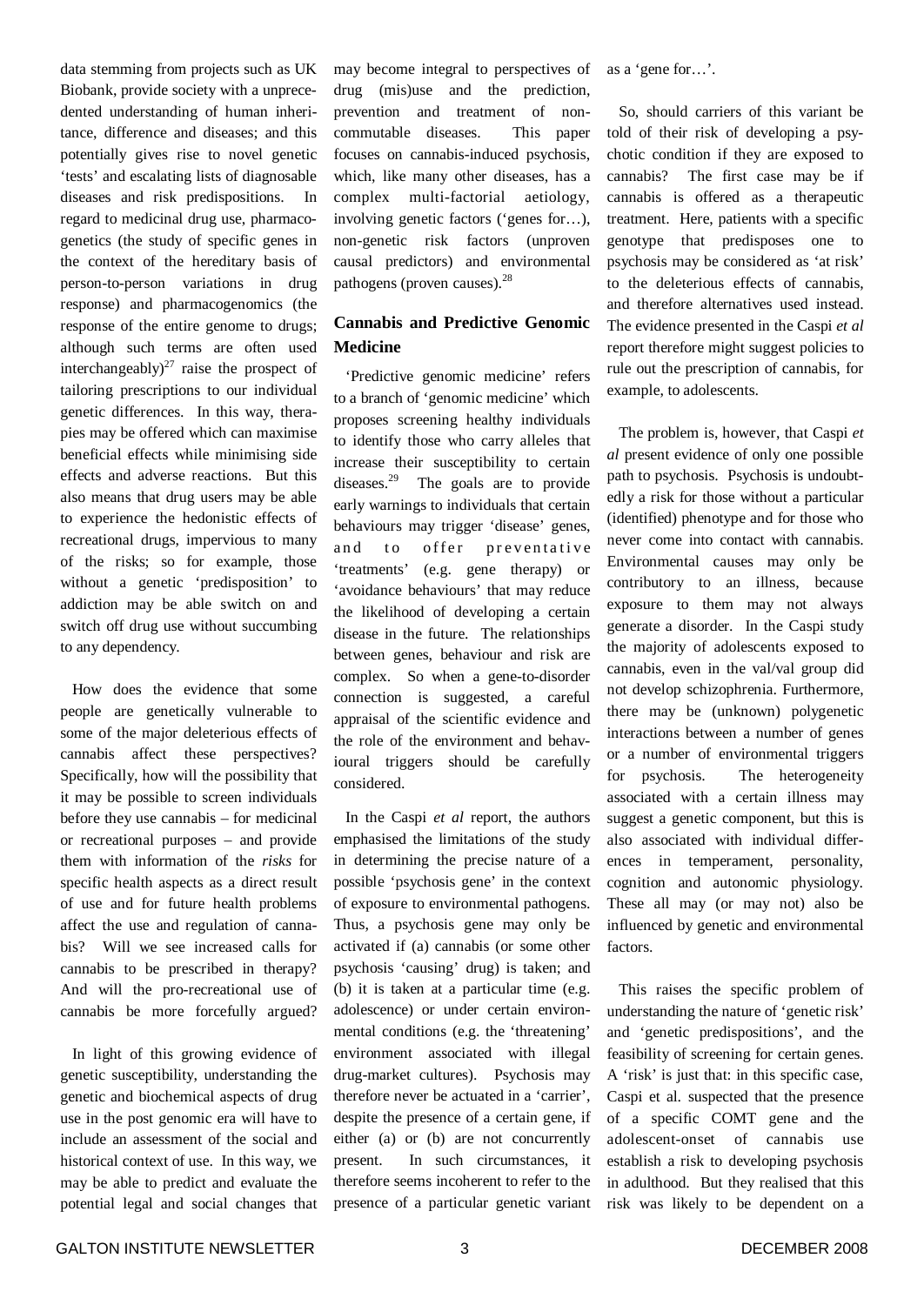complex genetic-environment relationship. At present, our knowledge about genes and their roles, and their interplay with environment triggers, is far from sufficient to make reliable predictions about an individual's risk of developing a disease. But does this mean that a policy of screening for suspected alleles for specific diseases is unwarranted? The concern is that a policy of screening would over-emphasise the (cannabis) gene-psychosis connection, thus leading to neglect for other possible causes of psychosis, specifically the socioenvironmental triggers of poor mental health, such as poverty and social deprivation.

There are also questions over the usefulness of such screening programmes. As we have already stated, screening for a 'gene for…' will be futile if the individual is never exposed to the necessary drug or environment trigger. Furthermore, there may be many more environmental pathogens which may affect the user in unforeseen ways, and represent further health risk factors associated to the deleterious effects of cannabis use. For example, smoking cannabis raises risks of tobacco related risks such as lung cancer (and other smoking related illnesses) and addiction, both of which themselves may have a genetic component.<sup>30</sup> Furthermore, other social cost factors should also be considered in assessing the risks of cannabis use, such as those that are related to intoxicated behaviour, for example, an impaired driving ability.<sup>31</sup> Thus, would screening for a specific gene lead to real benefits if it encouraged those with the "safe" genotype to consume more of the drug so putting themselves in the way of more harms? 'Treatments' for genetic phenotypes are probably some way off, such as gene therapy, and therefore abstinence and avoidance of triggers is the only course of action.

With limited resources already a concern for the health service, predictive screening of this kind would likely divert

further funds away from proven or more effectual interventions, such as drug education and awareness programmes. However, the usefulness of genomic screening becomes correlatively important as the number of suspected triggers and the prevalence of a particular illness increases; communities in which there is a prevalence of triggered psychosis may benefit from such screening, as may the triaging of genetic screening of those considered to be vulnerable, for example, on the basis of family histories. <sup>32</sup> Thus, uncertainty in predictive screening should not rule out the potential benefits of conveying the relevant genetic risk of developing, and triggers for, a given disease to an individual or group, so that they may avoid specific behaviours and thus minimise the risk of the onset of a disease by this specific trigger.

# **Individual Choices and Drug Misuse**

One of the central considerations in the ethical analysis of drug use is that of autonomy. Discussions on 'autonomy' can lead to confusion because of heterogeneity of understanding in the term. In this regard, autonomy does not stand in isolation (as an absolute right to do as one wills), but a reasonable claim that one should have minimal access to the goods that allow chosen purposes to be reached. This cannot be achieved in isolation, and requires an other-regarding commitment in the interests of sociopolitical stability.<sup>33</sup> From this starting point, we can clarify certain aspects of the genetic-environment debate.

First of all, it should be noted that drugs are a standing challenge to the conceptual and empirical basis of autonomy. 34 Psychoactive drug use has a direct effect on our ability to be autonomous. Ashcroft argues, that tobacco, for example, may be used by some smokers to enhance their sense of autonomy through assisting in focussing their attention, whereas addiction to tobacco smoking is a very visible mark of the

limits of the autonomous will's ability to act on itself. Cannabis, on the other hand, is often used precisely to disinhibit the will and to get 'out of it', as a mark of our dissatisfaction with the nagging demands of autonomy. Ashcroft concludes that 'at a deeper level, this curiosity about the relation between drugs and autonomy can lead to a whole series of worries about the extent to which our human capacities of rationality and choice are malleable to (if not determined by) physical interventions in our physical being, the ways in which third parties may for various reasons want to weaken or alter our physical or social bodies, and the ways our present choices may bind our future selves'. 35

Drug misuse is therefore dependent in part on *motivation* and the factors which drive an individual to embark upon a particular project. Specifically, we are concerned with the motivation that leads one to misuse a certain drug, and whether an explanation regarding genetic risks will cause a positive change in lifestyle or an avoidance of certain triggers. The reasons for drug misuse will be a complex relationship between personal situation (including financial status and pre-existing mental health illness) and environmental circumstance (e.g. peer pressure or the availability of specific drugs). Thus, drug misuse may not simply be a matter of a choice made at a particular time, and will be affected by the personal assessment of the complex relationships between previous (and prospective) actions, decisions, and experiences. Furthermore, experimenting with drugs (i.e. limited misuse) and habitual use (caused by addiction and craving) will likewise be strongly effectual on later choices. These temporal-specific 'choices' will therefore often dictate the health effects of specific drugs. 36 For example, a one-off use of cannabis in adulthood may be insufficient to trigger psychosis, unlike adolescent use, or prolonged or chronic use.

However, knowledge of genetic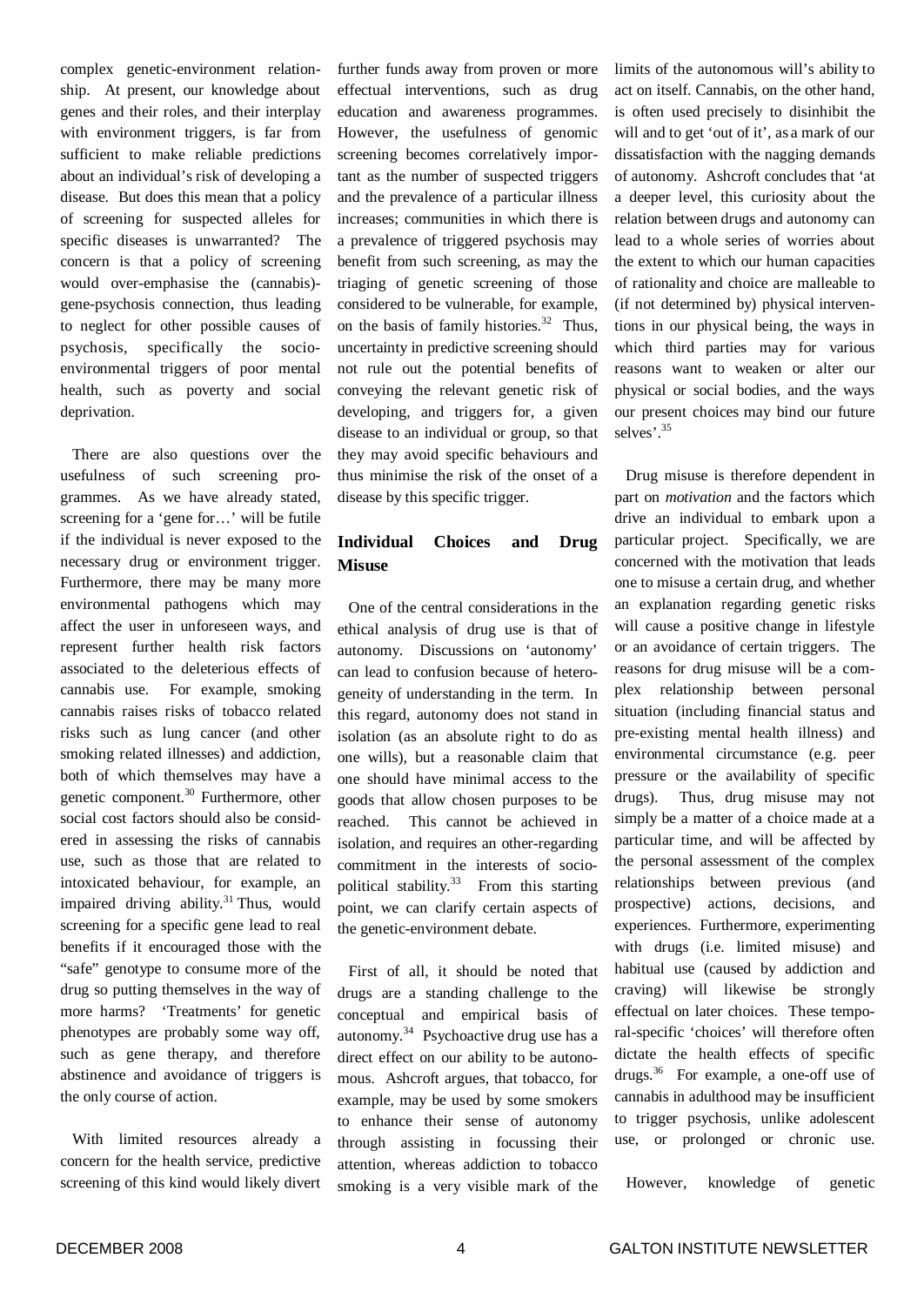drug use (e.g. addiction), or an illness types dependent on many related factors, cannabis use, and thereby reduce the avoid fatalistic tendencies and suicidal one's autonomy, by enabling individuals prevalence of drug-induced psychosis. acts.<sup>41</sup> For example, in a Dutch cohort, it was Swedish cohort, showing that the use of screening). Caspi *et al* recognise the cannabis use has only had a marginal drug-induced psychosis. 39

has a 'gene for addiction' may lead to (or lower the risk-threshold of) psychosis. 'disease genes' may be used to dictate demoralisation with regards to stopping smoking, or that the absence of the same 'gene' may lead to a false belief of being **Conclusions: Changing Policies?** impervious to the negative effects of tobacco.<sup>40</sup> (Again, what is this 'gene How will the genomic era affect placed on taking responsibility for past

psychosis), an illness directly related to predispositions which represent pheno-onset of psychosis. indirectly associated to drug use (e.g. and 'mendelian' diseases which represent This simple case however, belies the lung cancer), may influence or change the genetic profiles which are strongly complexity of the social implications for user's choices: in this case, to avoid or predictive, such as the gene associated genetic-environment research. As abstain from cannabis use. Thus genetic with Huntington's disease; in the case of mentioned above, genetic information information may be used to prevent the latter, counselling is important to raises the possibility of both increasing

estimated that lack of exposure to canna-Concentrating on the genetic causes of individual liberty. Should tests become bis would have reduced the incidence of disease avoids dealing with social available for 'genes for psychosis' we psychosis requiring treatment by as much problems that may trigger certain condi-will have to contend with the issues of as  $50\%$ ,<sup>37</sup> and is similarly reflected in a tions (which are amenable to genetic whether such tests should be routinely cannabis increased the risk of schizophre-association that may or may not be cannabis-triggered psychosis illustrates nia by 30%.<sup>38</sup> However, evidence also present between psychosis and environ- many of the issues society will have to suggests that an increase in current mental triggers: they specifically mention deal with as gene-illness associations effect on increasing the reported cases of effect of illicit lifestyles. Such lifestyles have already seen that should cannabis be However, there is already evidence that with poverty and low social status. offering (or even mandating) 'risk of inappropriate communication of genetic Genomic medicine therefore risks psychosis' screening may be beneficial predispositions, triggers and risks may targeting at-risk individuals or communi-for patients and in *their* interests. lead to negative behaviour with regard to ties, rather than addressing the criminal However, the mandated testing for drug health. For example, being told that one and social environments that may trigger misuse and concurrent screens for the possible psychosis-exaggerating become more and more common. We often (but not always) go hand in hand offered in the medical setting, then

for...' if the carrier is never exposed to an cannabis policies in the UK? In the choices. addiction-triggering drug?). Of particu-physician-patient relationship there will As cannabis is categorised as an illicit lar concern for society will be if the use normally be a acceptable degree of drug this complicates the current debate of such information contributes to an paternalism-led choice: that the patient considerably. We do not here want to increase in cannabis use, and a correlative has presented themselves for treatment, engage in whether current drug – and increase in, for example, road traffic and therefore may be prescribed drugs specifically cannabis – policies are accidents, and encourages social prob- under the advice of her doctor or presid-effective<sup>42</sup> or coherent.<sup>43</sup> Our concern is lems associated with drug misuse. Any ing medical professional. In this case, the what role genomic information may have information with regard to the presence use of genomic medicine becomes an in the ethical debate. While cannabis of a 'disease' gene should be carefully issue of physician-mediated 'best inter-possession remains an 'arrestable ofcommunicated, since its presence may ests'; that if cannabis would be appropri-fence', there seems little of benefit in lead to raised anxiety and reduced self-ate as a therapy (based on evidence which offering routine 'psychosis' screening; confidence despite there only being a risk may or may not be available in the users of cannabis could simply open of susceptibility. Past or current users current literature), then it may be offered. themselves to criminal sanctions and the may become anxious if they have the But, if a predisposition were detected, stigmatisation of 'drug misuse'. The gene; for some this may be the motivation then alternatives would be more suitable. message is therefore if one makes choices necessary to make them stop, for others it Thus, 'genes for…' become targets for that transgress into illegal action, then may lead to resignation to their 'genetic avoiding certain medical interventions one must also accept the risks, including future'. The degree of anxiety will be (minimising the 'risk'); and specifically, possible health costs. Of course, this

predispositions, whether to an illness partially dependent on a distinction thus straightforwardly avoiding the possibly triggered by cannabis use (e.g. between the presence of low risk disease environment pathogen that may cause the

> to make better-informed choices, while also leading to further restrictions on The current debate about medical provision in light of scarce resources: for example clinical decisions may become prejudiced by positive results, especially if an undue weight is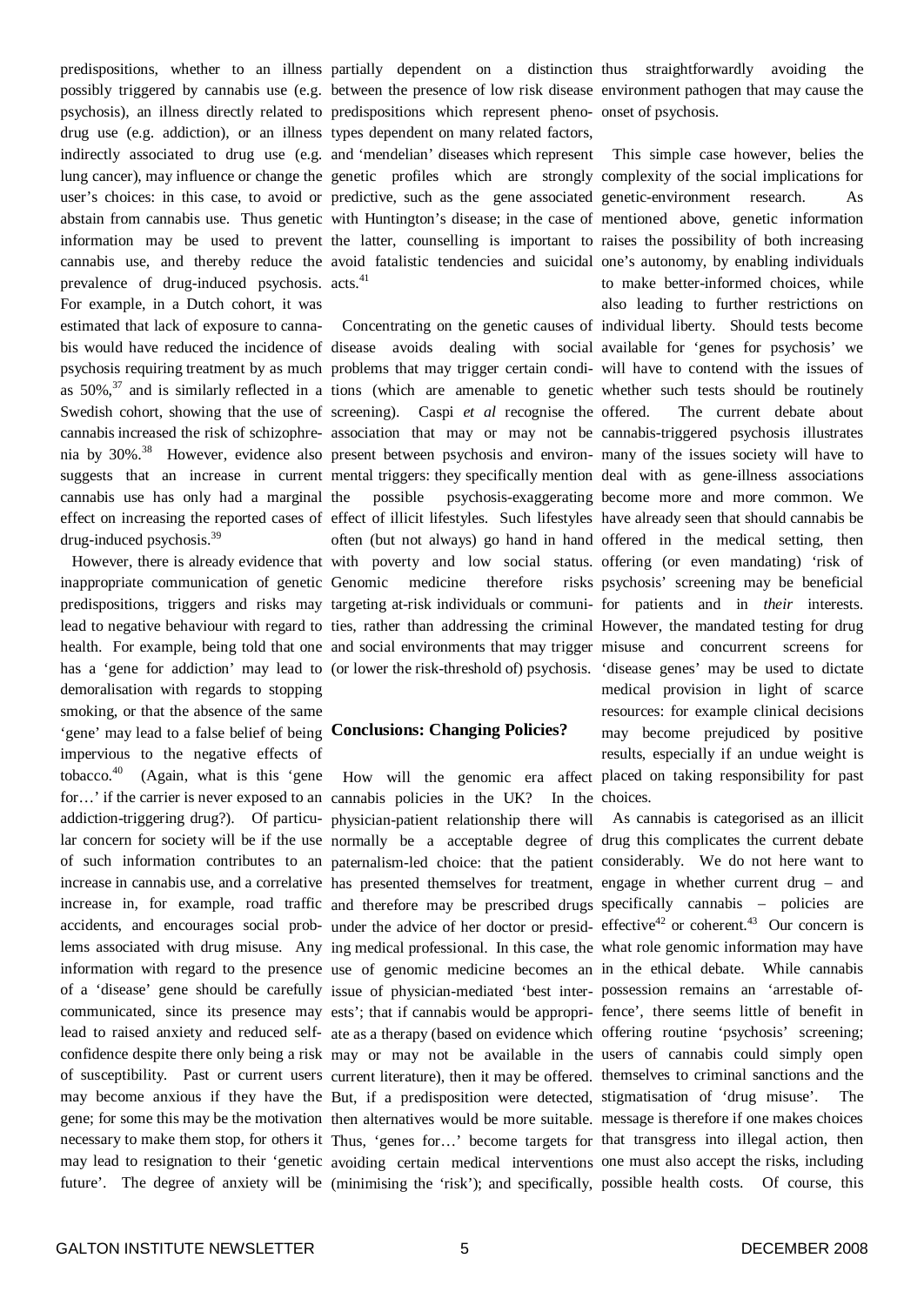means that society picks up the cost when users present themselves for treatment (as well as the cost of policing policies). Such logic equally applies to screening specific populations. The paper by Caspi *et al* specifically addresses the issue of adolescent-onset of cannabis use and the risk of psychosis in later life. But again, logic suggests that adolescents should be encouraged to avoid cannabis use because of the criminal risks, rather than provide potentially burdensome (or encouraging) genetic information.

If cannabis use policies continue to be liberalised (again, we do not here question issues of ideology, and believe genetic information has no role in this debate) – and personal use became acceptable – then genetic information regarding predispositions and risk would enable users (and potential users) to make informed choices. A possible increase in the legal use of cannabis may lead to an increase in incidents of psychosis, or drug related economic and social costs. We may therefore also see a proportional increase in programmes of screening and testing, and more innovative and advanced detection measures, resulting in stricter control measures to dissuade inappropriate and risky use. For some, this represents an unacceptable intrusion into personal choices and individual interests. <sup>44</sup> With regard to drug-related illness, enabling individuals to avoid such risks may prove to be beneficial for some carriers of the 'risk' gene. The use of this information by them therefore becomes a matter of personal responsibility, and questions whether individuals should knowingly expose themselves to risks when they have such information? The choice that an individual makes in this regard is interwoven with debates surrounding freewill and agency; which themselves are bound by the debates over the possible genetic basis of behaviour, and its relationship between explanation and justification of behaviour. In this regard, the contrast can be clearly seen between the debates concerning the causes and

explanations of drug addiction as either a 'disease of the will' or a 'pathology of choice'. 45

The 'choice', therefore, is not necessarily an easy one to make, since avoiding the 'wrong choice' could be impossible for some depending on a genetic vulnerability and exposure to certain environment triggers or pathogens found in areas of social deprivation, poverty and socially excluded communities. Avoiding risks may therefore be an issue for society to solve, by (the difficult task of) removing the social environments that encourage drug misuse. 'Reintegration' programmes are more likely to succeed through providing housing, education, employment opportunities, and family or social support, rather then genetic screening.

The evidence suggests, therefore, that we are no closer to a settled position with regard to acceptable cannabis use, not least because the distinction between legitimate therapeutic drug use and illicit recreational misuse, in the context of the relationship between genetics, environmental triggers, individual motivations, and social situation, remains unclear. There still remains the enduring question of the role of nature and nurture on our personal and social development. We now have at our disposal unprecedented information regarding the genetic basis of agency (i.e. the genes that dispose us to particular paths, such as the onset of diseases, character traits, risks and predispositions) and the myriad of environmental factors that contribute, limit and shape our lives. We still do not know many aspects of the genetic basis of disease and how environment contributes to a particular pathology, let alone how each influences the other; specifically, we are unable to determine the extent to which some genetic phenotypes are dependent and conditional on exposure to an environmental risk or pathogen. The paper by Caspi *et al* is a contribution to this debate, but it fails to resolve the matter in either direction. Eventually determining the exact nature of the genetic-environmental interaction in drug use and its consequences will require a multidisciplinary approach, including fundamental input from neuroscience, biochemistry, social study and genetic epidemiology.

This lecture was delivered at a Galton Institute conference *Nature, Nurture or Neither? Genetics in the Post-Genome Era* held in 2006 in association with the Progress Educational Trust.

**David Nutt** is Professor of Psychopharmacology at the University of Bristol, UK.

**Benjamin Capps** is Assistant Professor in Biomedical Ethics at the National University of Singapore.

#### **Endnotes:**

<sup>1</sup>Merikangas, K. and Risch, N. 2003. Will the Genomics Revolution Revolutionize Psychiatry? *American Journal of Psychiatry* 160:625-635.

**<sup>2</sup>**Kendler, K. 2005. 'A Gene For...': The Nature of Gene Action in Psychiatric Disorders. *American Journal of Psychiatry* 162: 1243-1252.

**<sup>3</sup>**Rutter, M. and Silberg, J. 2002. Gene-Environment Interplay in Relation to Emotional and Behavioral Disturbance. *Annual Review of Psychology* 53: 463- 490.

<sup>4</sup>Insel, T. and Collins, F. 2003. Psychiatry in the Genomics Era. *American Journal of Psychiatry* 160: 616-620; Hamer, D. 2002. Rethinking Behavior Genetics. *Science* 298: 71-72.

**<sup>5</sup>**Moffitt, T., Caspi, A. and Rutter, M. 2005. Strategy for Investigating Interactions Between Measured Genes and Measured Environments. *Archives of Genetics and Psychiatry* 62: 473-481. **6** Fergusson, D., Horwood, L. and Ridder, E. 2005. Tests of Causal Linkages Between Cannabis Use and Psychotic Symptoms. *Addiction* 100: 354-366; Hall, W, and Degenhardt, L. 2000. Cannabis and Psychosis: A Review of Clinical and Epidemiological Evidence. *Australian and New Zealand Journal of*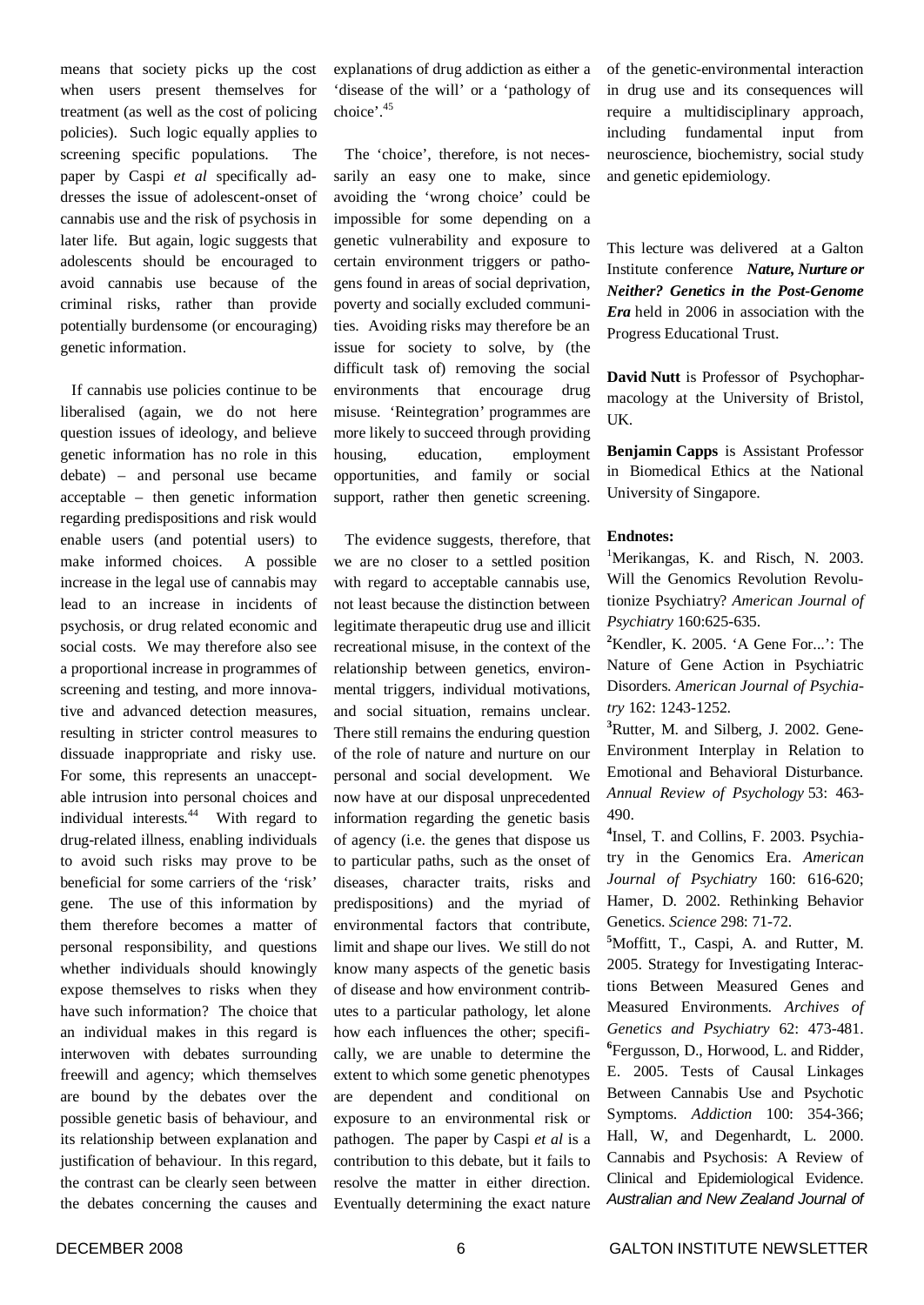*Psychiatry* 34: 26-34; McKay, D. and Tennant C. 2000. Is The Grass Greener? The Link Between Cannabis and Psychosis. *Australian Medical Journal* 172: 284-286; Thirthalli, J. and Benegal, V. 2006. Psychosis Among Substance Users. *Current Opinion in Psychiatry* 19: 239-245.

**<sup>7</sup>**Caspi, A, Moffitt, T., Cannon, M., McClay, J., Murray, R., Harrington, H., Taylor, A., Arseneault, L., Williams, B., Braithwaite, A., Poulton, R., and Craig, I. 2005. Moderation of the Effect of Adolescent-Onset Cannabis Use on Adult Psychosis by a Functional Polymorphism in the Catechol-O-methyltransferase Gene: Longitudinal Evidence of a Gene X Environment Interaction. *Biological Psychiatry* 57: 1117-27.

**<sup>8</sup>**Hall, W. 1008. Cannabis and Psychosis. *Drug and Alcohol Review* 17: 433–444; Henquet, C., Rosa, A., Krabbendam, L., Papiol, S., Fananas, L., Drukker, M., Ramaekers, J. and van Os, J. 2006. An Experimental Study of Catechol-O-Methyltransferase Val(158)Met Moderation of Delta-9-Tetrahydrocannabinol-Induced Effects on Psychosis and Cognition. *Neuropsychopharmacology* Aug 23; Advance Online Publication doi: 10.1038/sj.npp.1301197.

**<sup>9</sup>**Caspi et al. *op. cit.* note 7, p. 1126. **10** For example: 'Available evidence does not strongly support an important causal relation between cannabis use and psychosocial harm, but cannot exclude the hypothesis that such a relation exists'; MacLeod, J., Oakes, R., Copello, A., Crome, I., Egger, M., Hickman, M., Oppenkowski, T., Stokes-Lampard, H. and Smith, G. 2004. The Psychosocial Consequences of Use of Cannabis and Other Illicit Drugs: Systematic Review of Longitudinal, General Population Studies. *Lancet* 363**:** 1579–1588; and: 'Antecedent cannabis use appears to act as a risk factor in the onset of schizophrenia, especially in vulnerable people, but also in people without prior history'; Smit, F., Bolier, L. and Cuijpers, P. 2004. Cannabis Use and the Risk of Later Schizophrenia: A Review. *Addiction* 99: 425–430.

**<sup>11</sup>**Arseneault, L., Cannon, M., Witton, J. and Murray, R. 2004. Cannabis as a Potential Causal Factor in Schizophrenia. In: Castle, D. and Murray, R. eds. *Marijuana and Madness: Psychiatry and Neurobiology*. Cambridge. Cambridge University Press. pp. 101–118.

**<sup>12</sup>**Miller, P. and Plant, M. 2002. Heavy Cannabis Use Among UK Teenagers: An Exploration. *Drug and Alcohol Dependence* 65: 235-242; World Health Organisation. 1997. *Cannabis: A Health Perspective*. Programme on Substance Abuse, Division of Mental Health and Prevention of Substance Abuse. Geneva. World Health Organisation. Report no. WHO/MSA/PSA/97.4.

**<sup>13</sup>**Misuse of Drugs Act 1971; cannabis reclassified as a Class C drug under the Drugs Act 2005.

**14** In: Caan, W. and De Belleroche, J. eds. 2002. *Drink, Drugs and Dependence: From Science to Clinical Practice*. London. Routledge.

**<sup>15</sup>**Ashcroft, R. 2004. Current Epistemological Problems in Evidence Based Medicine. *Journal of Medical Ethics* 30: 131-135.

**16** Stevens, A. Trace, M. and Bewley– Taylor. 2005. *Reducing Drug Related Crime: An Overview of the Global Evidence, Report Five*. The Beckley Foundation Drug Policy Programme. London. The Beckley Foundation.

**<sup>17</sup>**Roberts, M., Klein, A. and Trace, M. date?. *Towards A Review of Global Policies on Illegal Drugs, Report One*. The Beckley Foundation Drug Policy Programme & Drugscope Report. London. The Beckley Foundation.

**<sup>18</sup>**World Health Organisation. 2004. *Neuroscience of Psychoactive Substance Use and Dependence*. Geneva. Geneva. World Health Organisation.

**19** Swadi, H. and Bobier, C. 2003 Substance Use Disorder Comorbidity Among Inpatient Youths with Psychiatric Disorder. *Australian and New Zealand Journal of Psychiatry* 37: 294-298. See also: Hunt, N. with contributions from: Ashton, M., Lenton, S., Mitcheson, L., Nelles, B. and Stimson, G. date? *A Review of the Evidence-Base for Harm* *Reduction Approaches to Drug Use*. London. Forward Thinking on Drugs: A Release Initiative. http://www.forwardthinking-on-drugs.org/review2.html **<sup>20</sup>**Kleinig, J. 2004. Ethical Issues in Substance Use Intervention. *Substance Use & Misuse* 39: 369-398.

**<sup>21</sup>**Morgan, D. 2001. *Issues in Medical Law and Ethics*. London. Cavendish. 15. **<sup>22</sup>**Berridge, V. 2001. Illicit Drugs and Internationalism: The Forgotten Dimension. *Medical History* 45: 282–288. **<sup>23</sup>**Dyer, D. 2006. Prosecutors Take a Tough Line on Cannabis Supplied to Relieve Pain. *Guardian*. July 17.

**24** Fergusson, D. and Horwood, L. 2000. Does Cannabis Use Encourage Other Forms of Illicit Drug Use? *Addiction* 95: 505-520.

**<sup>25</sup>**Rey, J. and Tennant, C. 2002. Editorials: Cannabis and Mental Health. *BMJ* 325: 1183-1184.

**<sup>26</sup>**Kalso, E. 2001. Cannabinoids for Pain and Nausea: Some Evidence but is there Any Need? *BMJ* 323: 13-16.

**<sup>27</sup>**Evans, W. and Relling, M. 1999. Pharmacogenomics: Translating Functional Genomics into Rational Therapeutics. *Science* 286: 487-491.

**<sup>28</sup>**Caspi, A. and Moffitt, T. 2006. Gene-Environment Interactions in Psychiatry: Joining Forces with Neuroscience. *Nature Reviews Neuroscience* 7: 583-59 **<sup>29</sup>**Hall, W., Morley, K. and Lucke, J. 2004. The Prediction of Disease Risk in Genomic Medicine. *EMBO Reports* 5: S22-S26.

**<sup>30</sup>**Hall, W., Madden, P., and Lynskey, M. 2002. The Genetics of Tobacco Use: Methods, Findings and Policy Implications. *Tobacco Control* 11:119-124. **<sup>31</sup>**Bates, M. and Blakely, T. 1999. Role of Cannabis in Motor Vehicle Crashes. *Epidemiological Reviews* 21: 222-232; Blows, S., Ivers, R., Connor, J., Ameratunga, S., Woodward, M. and Norton, R. 2005. Marijuana Use and Car Crash Injury. *Addiction* 100: 605-611. **<sup>32</sup>**Morgan, C., Dazzan, P., Morgan, K., Jones, P., Harrison, G., Leff, J., Murray R., and Fearon, P. 2006. First Episode Psychosis and Ethnicity: Initial Findings From the AESOP Study. *World Psychiatry*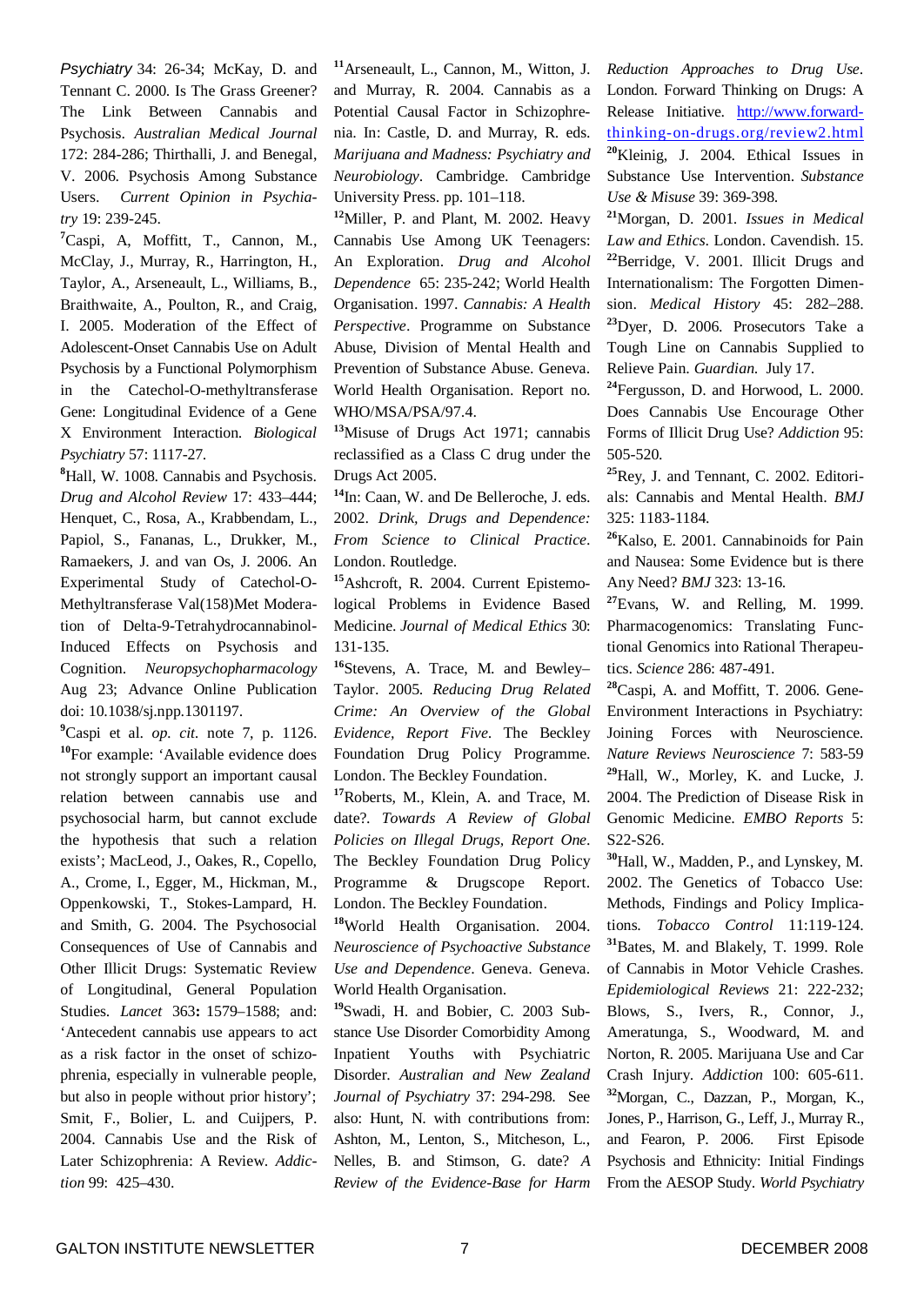5: 40-46; Semple, D., McIntosh, A. and Lawrie, S. 2005. Cannabis as a Risk Factor for Psychosis: Systematic Review. *Journal of Psychopharmacology* 19: 187-19

**<sup>33</sup>**Capps, B. 2008. Authoritative Regulation and the Stem Cell Debate. *Bioethics* 22: 43-55.

**<sup>34</sup>**Ashcroft, R. 2004. Drugs symposium: Introduction. *Journal of Medical Ethics* 30: 332.

**35** Ibid.

**<sup>36</sup>**Ashcroft, R., Campbell, A. and Capps, B. 2005. Ethical Aspects of Developments in Neuroscience and Drug Addiction (Chapter IV). *Foresight: Drug Futures 2025?* Brain Science, Addiction and Drugs Project. London. Department of Science and Technology.

**<sup>37</sup>**Van Os, J., Bak, M., Hanssen, M., Bijl, R., de Graaf, R. and Verdoux, H. 2002. Cannabis Use and Psychosis: A Longitudinal Population-Based Study. *American Journal of Epidemiology* 156: 319-327. **<sup>38</sup>**Zammit, S., Allebeck, P., Andreasson, S., Lundberg, I. and Lewis, G. 2002. Self Reported Cannabis Use as a Risk Factor for Schizophrenia in Swedish Conscripts of 1969: Historical Cohort Study. *BMJ* 325: 1199-1201.

**<sup>39</sup>**Hall, W. 2006. Is Cannabis Use Psychotogenic? *Lancet* 367: 193-195. **<sup>40</sup>**Hall et al. *op. cit.* note 30.

**<sup>41</sup>**Terrenoire, G. 1992. Huntington's Disease and the Ethics of Genetic Prediction. *Journal of Medical Ethics* 18: 75–78.

**<sup>42</sup>**Roberts, M., Bewley-Taylor, D. and Trace, M. 2005. *Facing the Future: The Challenge for National and International Drug Policy, Report Six*. The Beckley Foundation Drug Programme. The Beckley Foundation. London.

**<sup>43</sup>**Hayry, M. 2004. Prescribing Cannabis: Freedom, Autonomy, and Values. *Journal of Medical Ethics* 30: 333-336. **<sup>44</sup>**Centre for Cognitive Liberty and Ethics. 2004. *Threats to Cognitative Liberty: Pharmacotherapy and the Future of the Drug War*. Davis, California: CCLE

**<sup>44</sup>**Ashcroft, A. and Franey, C. 2004. Further Ethical and Social Issues in Using a Cocaine Vaccine: Response to Hall and Carter. *Journal of Medical Ethics* 30: 341-343.

### **PROFESSOR JOHN THODAY**

#### 1916 - 2008

John Marion Thoday, who died recently days short of reaching his 92<sup>nd</sup> birthday, was born in 1916. He claimed that he could remember, as a child, being taken to see the celebrations at the end of WW1 in November 1918. He came from an academic family, his father at different times occupying chairs of botany in South Africa, Egypt and the University College of North Wales, Bangor.

John Thoday's life was one of academic distinction following a lively youthful period. He read botany at Bangor graduating just prior to the start of WW2 (and maintained a life-long interest in plants). He then started as a research student at Trinity College, Cambridge in the autumn of 1939. Soon, however, he entered the RAF to work on photographic intelligence, a logical deployment of his talents given his deep interest in cytological studies. Among those whom he encountered in this phase of his life was Enoch Powell, at that time the youngest (29) one star general in the British Army, and someone whose ability in politics greatly impressed John even though their political beliefs did not coincide.

Following demobilisation in 1945 he resumed work on his Ph D and in 1946 moved to the Mount Vernon Hospital and Radium Institute. His research here resulted in a discovery of great fundamental significance namely that biological damage resulting from exposure to ionising radiation is greatly increased in the presence of oxygen. This discovery had both academic and practical importance.

In 1947 he was appointed to the University of Sheffield charged with developing the discipline of genetics and by 1954 had succeeded in establishing an independent department of that subject which he headed until 1960 when he succeeded Sir Ronald Fisher as Balfour Professor of Genetics at Cambridge. It was in the Sheffield years that he achieved a second important advance

in genetical knowledge. He had made a decision to switch his research interest to the study of quantitative and quasi quantitative characters and with the help of a succession of able research students attracted by his enthusiasm and innovative approaches he was essentially the first to demonstrate that the genes influencing such characters can be mapped and their effects measured with some accuracy. Although he probably would not have emphasised the point, it is worth noting that that this work also indicated that quantitative trait loci (QTL) as we now denote them must vary considerably (at least in some instances) in the magnitude of their effects on a specific character.

During his time in Cambridge his manifold abilities and in particular his insight and ability to develop thinking in unconventional directions were deployed in several ways. In addition to systematic and shrewd effort devoted to strengthening his own discipline and in encouraging and supporting junior colleagues he was much involved in needed reform in teaching programmes across the biological sciences and in offering a broadly based degree course in his own subject. He also played a very significant role in strategic planning and implementation at university level as well as playing a full part in the academic and social life of Emmanuel College.

John's distinction in science was recognised by his election, in 1965, to Fellowship of the Royal Society. He also served as President of the Genetical Society in 1975-77 and was a member of the Galton Institute Council, in one form or another, for virtually thirty years.

He is survived by his wife of many years Doris, a daughter and a son. He was in a number of respects a fortunate man, not least in that he remained reasonably well until shortly before his death - a circumstance all the more remarkable in that his lifetime consumption of cigarettes must have amounted to a large six figure number. In the lottery of the genes he drew a good ticket and all who knew him would be glad of that fact.

#### **John A Beardmore**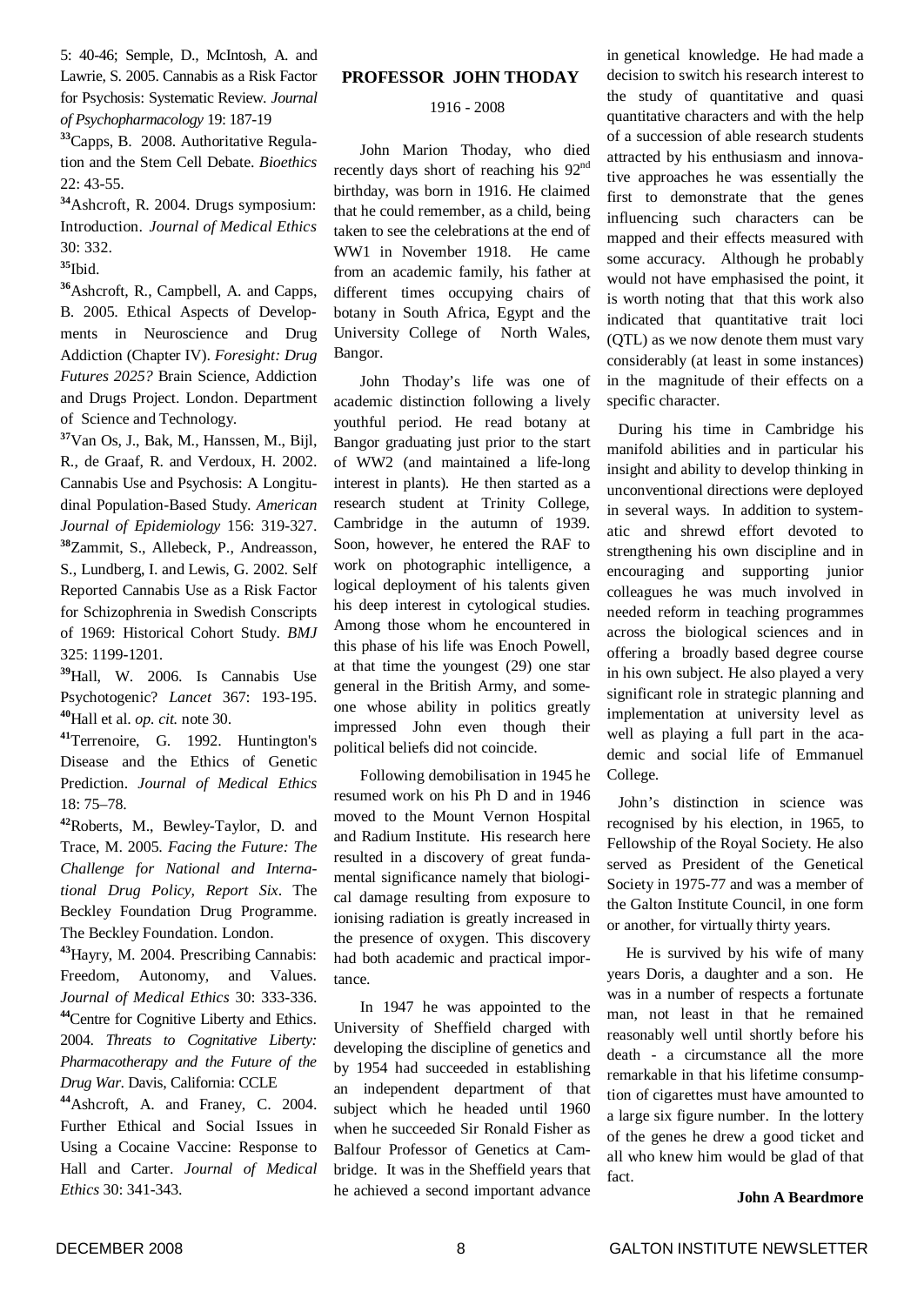# **IUSSP seminar on Trade-offs in Female Life Histories: Raising New Questions in an Integrative Framework**

### *Bristol, United Kingdom 23-25 July 2008*

Organized by the IUSSP Scientific Panel on Evolutionary Perspectives in Demography in collaboration with the **University of Bristol**

With financial support from the British Academy, the British Society for Population Studies and The Galton Institute

# **Report by Rebecca Sear and Paul Mathews**

The goal of this seminar was to bring together researchers from a variety of disciplines to explore female life history. Evolutionary biologists have developed life history theory to identify the tradeoffs individuals must make in allocating resources between growth, reproduction and the maintenance of body condition. Demographers, anthropologists and other human scientists have increasingly focused on these trade-offs, in an attempt to understand the patterning of fertility, mortality, growth and ageing across human populations. This  $2<sup>nd</sup>$  meeting of the IUSSP Evolutionary Perspectives on Demography Panel brought together 36 participants from the fields of demography, anthropology, physiology and biology to explore this issue.

Four plenary talks and 25 short presentations were given at the seminar, grouped into 7 sessions. These themes represented both key stages in female life history (age at first birth; birth intervals and pregnancy; parental investment; and grandmotherhood) and the applications of such life history analyses (to the demographic transition;

and theoretical models of life history). The 29 papers were very broad ranging, encompassing empirical research across the developed and developing world, and including the use of historical datasets; theoretical work on the mathematical modelling of life history traits; comparative work on primate life histories; conceptual and review papers synthesising previous work on life histories to generate new hypotheses; and the implications of such research for policy. A key theme to emerge from the seminar was the importance of getting the methodology right in explaining life history trade-offs. In particular, the difficulty of understanding variation in life history trade-offs given the problem of heterogeneity between women was much discussed. Here a dialogue between disciplines such as demography and evolutionary biology is important in furthering the field, since both can bring their expertise to bear on this complex issue. The importance of an integrated understanding of female life history for making policy decisions was also highlighted: without an in-depth understanding of *why* female life histories vary, it is extremely difficult to develop effective policy which aims to improve women's lives. These wide ranging papers will be published in a special issue of the *American Journal of Human Biology* next year, in order to provide an integrative framework for future research in this area.

The meeting was held at the University of Bristol, 23-25 July 2008. The organisers were Mhairi Gibson (local host) and Rebecca Sear, with help from the IUSSP Panel on Evolutionary Perspectives on Demography, particularly Monique Borgerhoff-Mulder and Ulrich Mueller. As well as the generous financial and administrative support offered by the IUSSP, this meeting received financial sponsorship from the British Academy, the British Society for Population Studies and the Galton Institute, and administrative support from BIRTHA (Bristol Institute for Research in the Humanities and Arts).

given by Professor Kristen Hawkes from the University of Utah, set the tone for the workshop by exploring in detail the problem of how heterogeneity between women can obscure life history tradeoffs. If women differ in their genetic endowment or in their access to resources, then life history trade-offs will be occurring across the surface of numerous different curves. This will make it difficult to observe trade-offs at the population level. This plenary highlighted the importance of using appropriate methodology to try and account for this problem, which in turn highlighted the necessity for interdisciplinary work in this area. Demographers are also concerned with the problem of heterogeneity and have been working to produce solutions in recent years. Anthropologists and evolutionary biologists must engage with and help to further these methodological advances, in order to advance their own research into life history theory.

After this opening, the workshop continued with a further three plenary talks and seven sessions of proffered papers. Four of the seven workshop sessions concerned key stages in female life history: age at first birth, pregnancy and birth intervals, parental investment and grandmotherhood. One session focussed exclusively on a particularly important life history trade-off, that between investment in reproduction and investment in somatic maintenance. The remaining two sessions concerned the applications of such life history analyses: how such work can shed light on the demographic transition, and how such research can be used to generate overarching models of female life history.

The second plenary of the workshop began the debate over whether fertility is traded off against longevity. Professor Emily Grundy, from the Centre for Population Studies at the London School of Hygiene and Tropical Medicine, presented data from England & Wales, Norway and the US to show that the relationship between investment in reproduction and later life outcomes can

The first plenary of the workshop,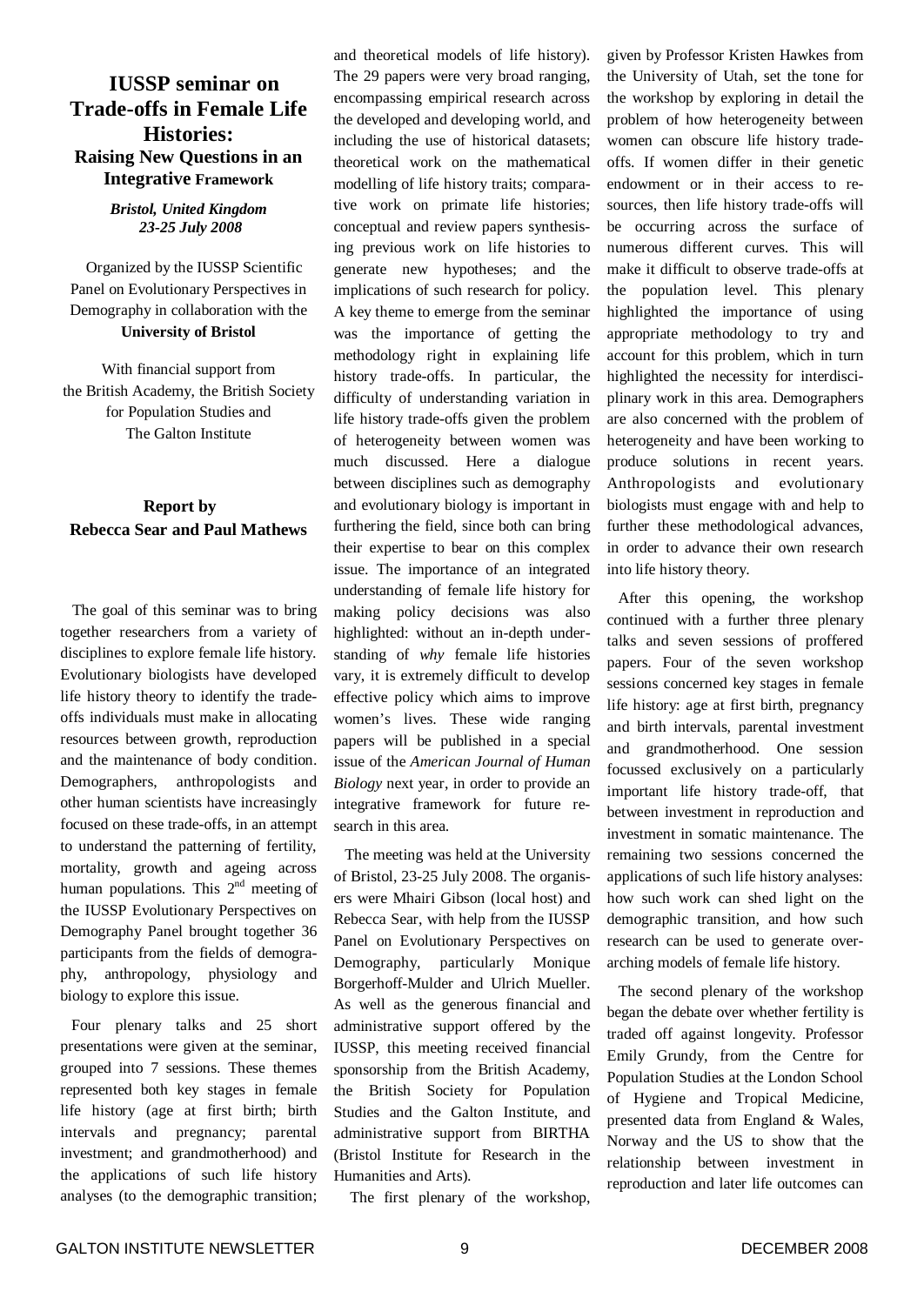differ even in industrialised countries with similarly low mortality and fertility rates. This plenary was neatly complemented by a paper which presented very similar analyses of historical data from Quebec and Utah. Alain Gagnon, of the University of Western Ontario, began by remarking that the Quebeçois data has been used in three previous studies to show a positive relationship between fertility and longevity, a negative relationship, and no relationship at all. Again, this illustrates the importance of getting methodology right when analysing the tricky issue of life history tradeoffs. Grazyna Jasienska, from Jagiellonian University, drew this session to a close by highlighting gaps in the existing literature on this relationship in the hope that focussing attention on such lacunae will stimulate research which closes these gaps.

The third plenary, by Professor Gillian Bentley of the University of Durham, was a first-rate demonstration of integrative research. Gillian brought together demography, evolutionary biology and physiology in her research on the effects of developmental environment on female reproductive physiology. She and her group have used the natural experiment of migration to investigate the influence of developmental environment on female reproductive hormones, by comparing such hormones in Bangladeshi migrants from Sylhet to the UK, with women still resident in Sylhet and UK women. This physiological theme was picked up in the session in birth intervals and pregnancy, with papers by Virgina Vizthum, of the University of Indiana, and Claudia Valeggia, of the University of Pennsylvania, investigating the hormonal correlates of pregnancy loss and the resumption of post-partum fecundity respectively. Both papers involved small-scale studies of non-Western populations (a Bolivian agropastoralist community and an indigenous Argentinean population), in dramatic contrast to the large scale datasets used by Grundy and Gagnon, demonstrating the diversity of evidence brought to bear on female life histories during the workshop.

Perhaps the most diverse session, however, in terms of empirical evidence was the session on parents and parental investment. In this four-paper session, Katherine Hinde, from UCLA, demonstrated sex-biased parental investment in rhesus macaques. David Lawson, from University College London, followed this with his analysis of the trade-off between wealth and family size in the large-scale, longitudinal UK database ALSPAC (Avon Longitudinal Study of Parents and Children). Eshetu Gurmu's paper (from the University of Addis Ababa) switched focus to the developing world, with his study of marital dissolution in Addis Ababa. Finally, Kai Pierre Willfuehr, from Giessen University, ended the session with his analysis of another historical dataset, this time from northern Germany. All studies highlighted the need to take context, particularly, though by no means exclusively, access to resources, into account when analysing parental investment decisions.

The final plenary, by Professor Beverly Strassmann of the University of Michigan, was a wide-ranging lecture which showcased Professor Strassmann's long-term anthropological research project among the Dogon in Mali. A number of different trade-offs were considered during this plenary, which also highlighted that women do not make life history decisions in isolation, but in the context of a partnership. Such partnerships may be characterised by sexual conflict. Conflict between partners may be particularly pronounced in this highly polygynous society, and much of Professor Strassmann's research has focused on the implications of polygyny for women's life history strategies.

Perhaps two key themes dominated the workshop, one methodological, one with both empirical and theoretical implications. Already discussed is the emergence of a consensus that researchers across disciplines must unite to develop rigorous methodology to analyse life history trade-offs. This issue was discussed at several points during the workshop in the context of moving forward our understanding of female life history trade-offs by appropriately controlling for heterogeneity between women. Ruth Mace's (University College London) paper, on contraceptive uptake in the Gambia, emphasised how interactions between demographers and anthropologists have already improved the methods for investigating life history trade-offs. Anthropologists are now increasingly making use of statistical methods such as event history analysis, which can incorporate time varying covariates. Such techniques are vitally important for interpreting the dynamic processes that occur during the life course.

The other theme that emerged was the importance of kin in female life histories. A number of empirical papers demonstrated the key importance of relatives in female life history, including Donna Leonetti's (University of Washington) analysis of first births in two Indian communities, Monique Borgerhoff Mulder's (UC Davis) paper on contraceptive use in rural Tanzania, Brooke Scelza's (UCLA) paper on grandmaternal investment in Martu Aborigines, Australia and David Coall's (University of Basel) paper on grandparental investment in modern Switzerland. Papers by Meredith Reiches (Harvard University), Jonathan Wells (Institute of Child Health, University College London) and Lesley Newson (University of Exeter) all explored the theoretical implications of the importance of kin. Reiches's paper considered how female life history trade-offs would be better understood in the context of 'pooled energy budgets', that is the energy budgets of not just the woman herself but all her relatives, including her partner, who may be contributing to her reproductive effort. Wells's paper discussed the importance of kin in the context of genomic imprinting, and how this may have influenced the evolution of female reproductive behaviour. Lesley Newson brought the influence of kin to bear on the puzzle of the demographic transition, and suggested that part of the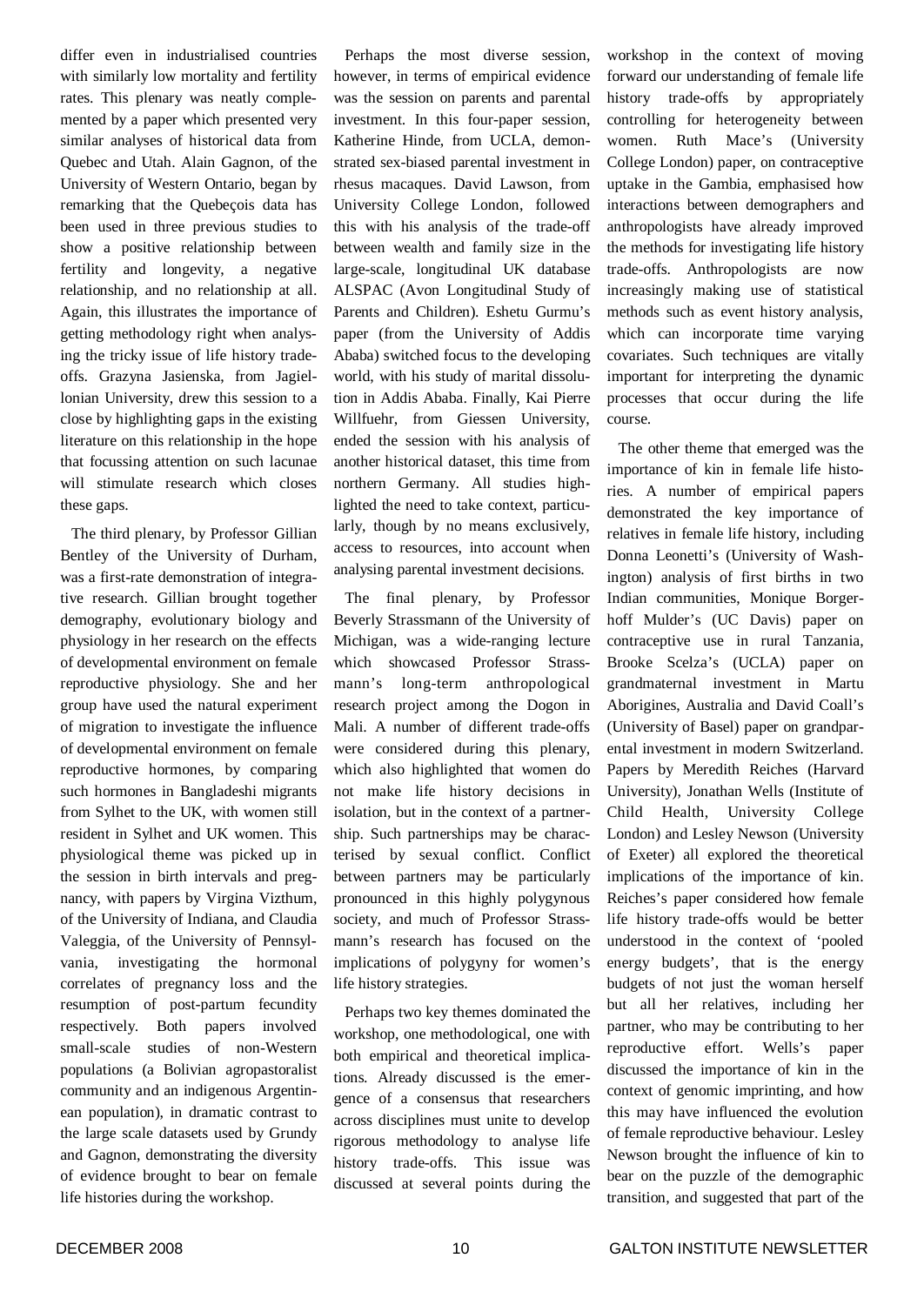explanation for low fertility in industrialised societies is a lack of kin support, given the evidence that kin provide both encouragement and practical support for raising children.

Much of the research presented at the workshop has important policy implications, touched upon by the presenters. For example, Alejandra Nũnez-de-la-Mora's paper on the trade-off between immune defence and reproduction highlighted the need to take a holistic approach to development, since a reduction in disease prevalence may inadvertently lead to an increase in fecundity. One paper focused exclusively on the implications of such life history research for policy-makers. Sarah Johns, from the University of Kent at Canterbury, demonstrated how integrative understanding of female life history trade-offs can be used to inform policy surrounding teenage motherhood, a subject of some concern to the UK government, as well as a number of other industrialised countries. She suggested that teenage motherhood is a rational strategy in the context of social marginalisation and low life expectancies. Therefore policies targeted solely at improving adolescent's knowledge of contraception are unlikely to result in substantial decreases in the instance of teenage pregnancy, without also tackling social inequality and poverty.

#### **Programme of Events**

#### **Plenary: Kristen Hawkes**

*Vital rates in human & chimpanzee populations: how within species variation complicates cross-species comparisons.*

#### **Session: Contraception and the Demographic Transition** *Chair: Rebecca Sear*

# **Monique Borgerhoff Mulder**

*Women's Fertility Preferences and Family Planning: Tradeoffs, Biased Cultural Transmission, or Men?*

#### **Ruth Mace**

*Social Influences on the Decision to Start Using Contraception: a Study From Rural Gambia*

#### **Mary Shenk**

*Causes and Consequences of the Demographic Transition in Urban South* *India: Transitions in Total Fertility and Age of First Reproduction*

### **Lesley Newson**

*Cultural versus Reproductive Success: Why Does Economic Development Bring New Trade-of s for Women at all Stages of Life?*

**Session: Age at First Birth** *Chair: Grazyna Jasienska*

#### **Karen Kramer**

*Early First Birth among Pumé Foragers. Implications of a Pooled Energy Budget to Life History Tradeoffs*

#### **Donna Leonetti**

*Age at First Reproduction in the Context of Differing Kinship Ecologies*

#### **Sarah Johns**

*Teenage Pregnancy and Motherhood: How Might Evolutionary Theory Inform Policy?*

#### **Session: Birth Intervals and Pregnancy** *Chair: Barry Bogin*

#### **Virginia Vitzthum**

*Modulation of Reproductive Investment during Early Pregnancy*

# **Claudia Valeggia**

*Interactions Between Metabolic and Reproductive Functions in the Resumption of Postpartum Fecundity*

**Daryl Shanley**

*A Mathematical Modelling Framework for the Study of Optimal Interbirth Intervals*

#### **Plenary: Emily Grundy**

*Biology or Sociology? What Can We Learn From Associations Between Reproductive Histories and Later Life Mortality in Contemporary European Populations*

**Session: Parents and Parental Investment** *Chair: Tom Dickins*

#### **Katherine Hinde**

*Lactational Performance in Primiparous and Multiparous Rhesus Macaques: Milk Energy Density and Milk Yield*

#### **David Lawson**

*Trade-offs in Modern Parenting: a Longitudinal Study of Sibling Competition for Parental Investment*

#### **Kai Pierre Willfuehr**

*Is There a Trade-off Between Early Versus Late Survival? Long-term Consequences of Early Parental Loss in the 18th to 19th Century Krummhörn Population*

#### **Eshetu Gurmu**

*Determinants of Marital Dissolution in Addis Ababa (Ethiopia)*

**Session: Fertility, Somatic Mainte-**

#### **nance and Survival**

*Chair: Virginia Vitzthum*

#### **Alejandra Nunez-de-la-Mora**

*Trade-offs Between Growth, Maintenance and Reproduction in Human Female Life History: What Do We Know?*

#### **Ilona Nenko**

*Relationship Between Fertility and Body Size and Shape: An Empirical Test of the Covert Maternal Depletion Syndrome Hypothesis*

#### **Alain Gagnon**

*Are There Trade-offs Between Fertility and Survival to Old Ages? Evidence From Three Large Historical Demographic Databases*

#### **Grazyna Jasienska**

*Reproduction and Lifespan: Overall Energy Budgets, Trade-offs, Intergenerational Costs and Costs Neglected by Research*

#### **Plenary: Gillian Bentley**

*Developmental and Environmental Trade-offs in Female Fecundity*

#### **Plenary: Beverly Strassmann**

*Menopause and the Trade-off Between Offspring Number and Offspring Quality*

**Session:Grandmothering and Allocare** *Chair: Monique Borgerhoff Mulder*

#### **David Waynforth**

*Mothers' Decisions to Provide Direct Care to Their Infants Versus Using Daycare and Family-based Childcare: a Life-history Perspective with Data on British Mothers and Children*

#### **Brooke Scelza**

*The Grandmaternal Niche: Critical caretaking among Martu Aborigines*

#### **David Coall**

*Grandparental Investment: The Influence of Early Reproduction and Family Size*

#### **Jonathan Wells**

*Cooperative Breeding and the Evolution of Flexibility in Female Reproductive Behaviour*

**Session: Models of Life History** *Chair: Mhairi Gibson*

#### **Duncan Gillespie**

*When Fecundity Does Not Equal Fitness: Evidence of an Offspring Quantity-Quality Trade-off in Preindustrial Humans*

#### **Barry Bogin**

*Childhood, Adolescence, Fertility and the Variant Nature of Human Life History*

#### **Meredith Reiches**

*Pooled Energy Budget and Human Life History*